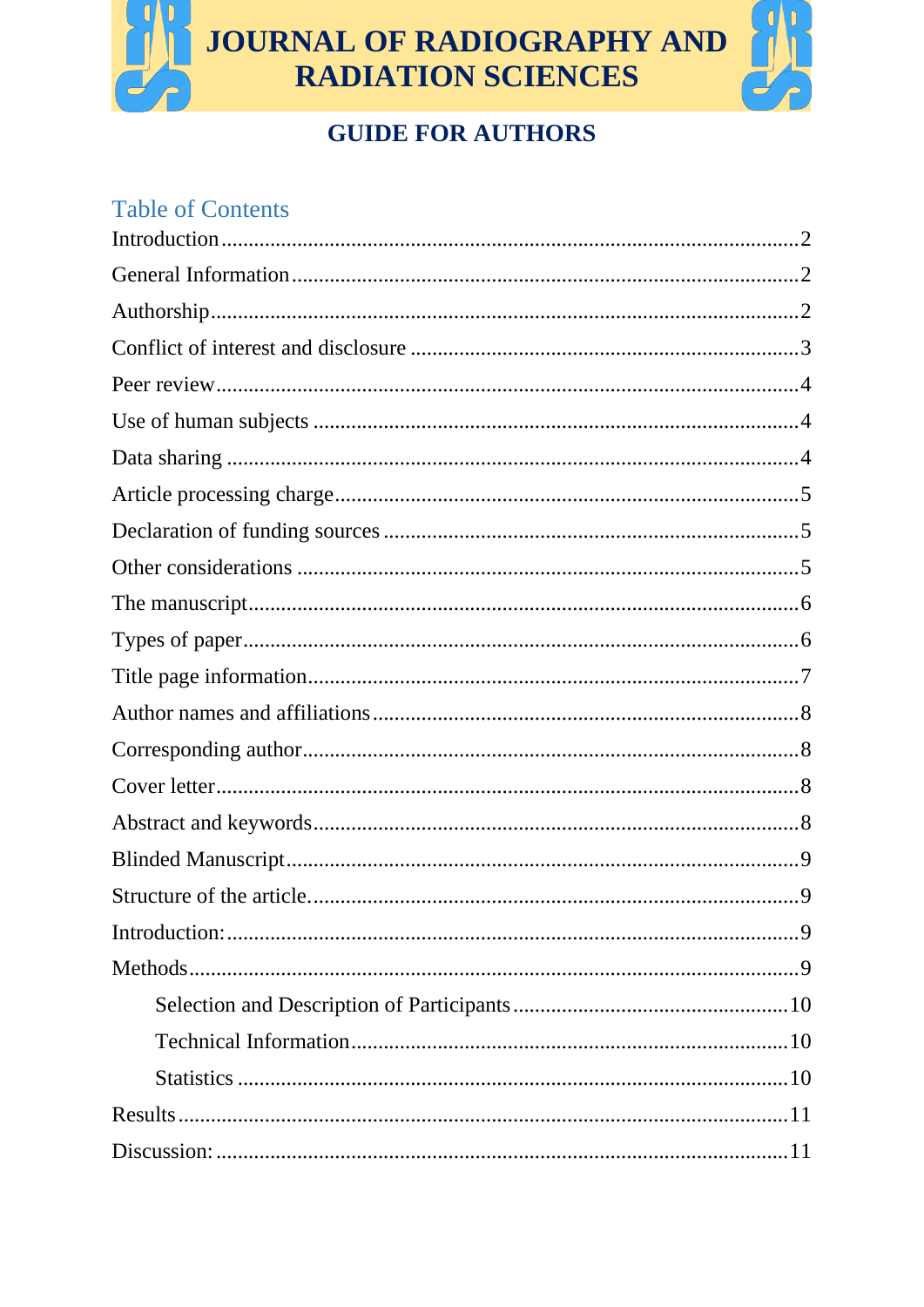

## <span id="page-1-0"></span>**Introduction**

The Journal of Radiography and Radiation Sciences (JRRS) is the official journal of the Association of Radiographers of Nigeria (ARN). It covers all aspects of diagnostic and therapeutic radiography, diagnostic and interventional radiology, hospital practice, radiography education, forensic and industrial radiography. Papers published include original articles, case reports, systematic reviews, technical notes, and relevant letters to the editor geared towards advancing the knowledge and practice of radiography in Africa and beyond.

### <span id="page-1-1"></span>**General Information**

Our journal follows the ICMJE recommendations for the conduct, reporting, editing, and publication of scholarly work in medical journals. You can read more about the current recommendations at [www.icmje.org.](http://www.icmje.org/) The recommendations by ICMJE are listed hereunder with slight modifications to suit the referencing and submission process specific to our journal.

### <span id="page-1-2"></span>**Authorship**

Authorship is based on the following four criteria (ICMJE)

1. Substantial contributions to the conception or design of the work; or the acquisition, analysis, or interpretation of data for the work

2. Drafting the manuscript or revising it critically for important intellectual content

3. Final approval of the version to be submitted for publication.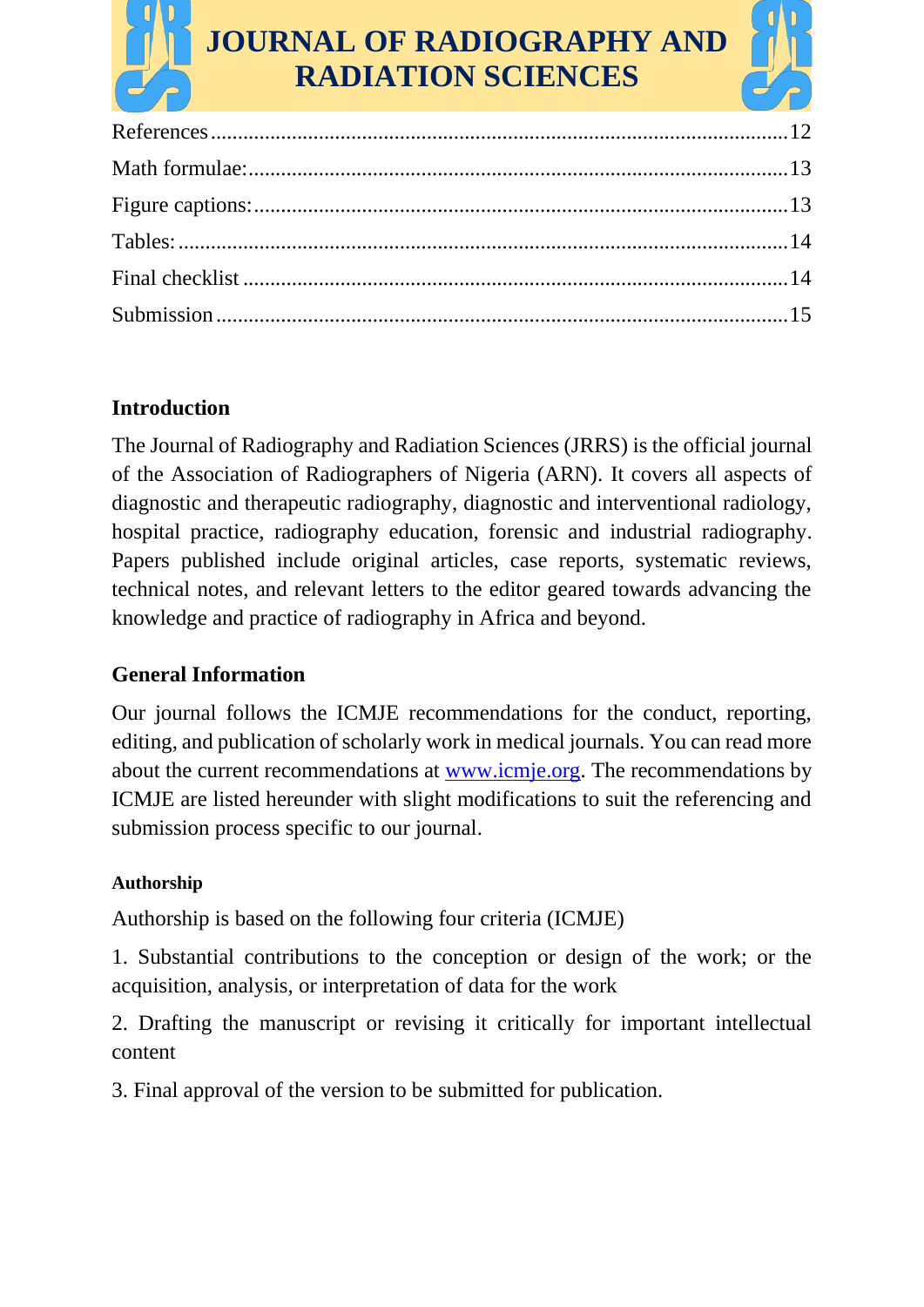

4. Agreement to be accountable for all aspects of the work in ensuring that questions related to the accuracy or integrity of any part of the work are appropriately investigated and resolved.

All those designated as authors should meet all four criteria for authorship, and all who meet the four criteria should be identified as authors. Those who do not meet all four criteria should be acknowledged. It is the collective responsibility of the authors to determine that all people named as authors meet all four criteria. The corresponding author takes primary responsibility for communicating with us during manuscript submission, ensuring that our requirements for publication are met.

The list of authors and the order they appear should be carefully considered before the manuscript is submitted. This should be included in the cover letter addressed to the editor-in-chief. The corresponding author is expected to consider carefully the list and order of authors before submitting their manuscript and provide the definitive list of authors at the time of the original submission. Any addition, deletion or rearrangement of author names in the authorship list should be made only before the manuscript has been accepted and only if approved by the journal Editor. To request such a change, the Editor must receive the following from the corresponding author:

- 1. The reason for the change in author list and,
- 2. A written confirmation with the signature of all the authors that they agree with the addition, removal or rearrangement. In the case of removal of authors, this includes confirmation from the author being removed.

#### <span id="page-2-0"></span>**Conflict of interest and disclosure**

Existing conflicts of interest should be declared by all authors concerned. If there are none, this should be stated in writing. The potential for conflict of interest and bias exists when professional judgment concerning a primary interest (such as patients' welfare or the validity of research) may be influenced by a secondary interest (such as financial gain). Perceptions of conflict of interest are as important as actual conflicts of interest. Please note that you are responsible for disclosing all relationships and activities that might bias or be seen to bias your work. You can [click here](http://www.icmje.org/downloads/coi_disclosure.docx) to download the disclosure form, which was developed by ICMJE.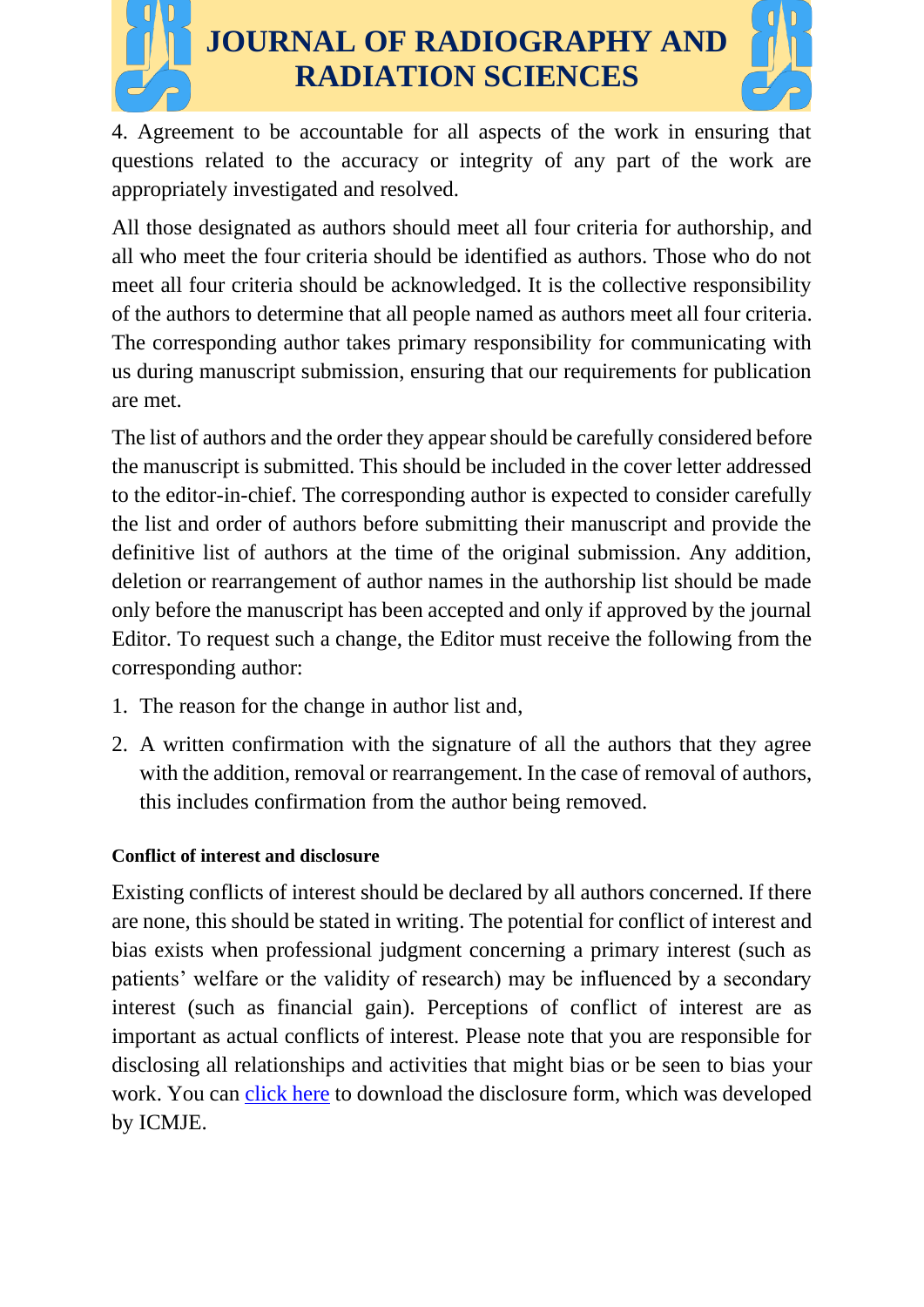

#### <span id="page-3-0"></span>**Peer review**

Because unbiased, independent, critical assessment is an intrinsic part of all scholarly work, including scientific research, we use a double-blind peer review system to ensure an unbiased review system. Kindly ensure that there is no information in the body of the manuscript that can directly or indirectly identify the author(s). Decisions on a manuscript are based on its relevance to our journal, originality of the manuscript, quality, and contribution to evidence about important questions.the existing body of knowledge in the subject area. Acceptance is at the discretion of the editors, after having received the opinions of the reviewers.

#### <span id="page-3-1"></span>**Use of human subjects**

Please ensure that that the planning, conduct, and reporting of human research follow the Helsinki Declaration [\(www.wma.net/policies-post/wma-declaration](http://www.wma.net/policies-post/wma-declaration-of-helsinkiethical-principles-for-medical-research-involving-humansubjects/)[of-helsinkiethical-principles-for-medical-research-involving-humansubjects/\)](http://www.wma.net/policies-post/wma-declaration-of-helsinkiethical-principles-for-medical-research-involving-humansubjects/). All authors should seek approval to research from an independent local, regional, or national review body (e.g., ethics committee, institutional review board). The ethical clearance certificate is a required supplementary file and the certificate number should be quoted in the manuscript. Patients have a right to privacy that should not be violated without informed consent. Identifying information, including names, initials, or hospital numbers, should not be published in written descriptions, photographs, or pedigrees unless the information is essential for scientific purposes and the patient (or parent or guardian) gives written informed consent for publication. Informed consent for this purpose requires that an identifiable patient be shown the manuscript to be published. When reporting experiments on animals, authors should indicate whether institutional and national standards for the care and use of laboratory animals were followed. Further guidance on animal research ethics is available from the International Association of Veterinary Editors' Consensus Author Guidelines on Animal Ethics and Welfare [\(http://www.veteditors.org/consensus-author-guidelines-on](http://www.veteditors.org/consensus-author-guidelines-on-animal-ethics-and-welfare-for-editors)[animal-ethics-and-welfare-for-editors\)](http://www.veteditors.org/consensus-author-guidelines-on-animal-ethics-and-welfare-for-editors).

#### <span id="page-3-2"></span>**Data sharing**

We encourage authors to upload the data they used for analysis to an appropriate repository. An example is [https://data.mendeley.com/.](https://data.mendeley.com/) If the data is available, a statement affirming this in the materials and methods section is required and a permanent unchanging link, usually a doi, should be provided, either in the body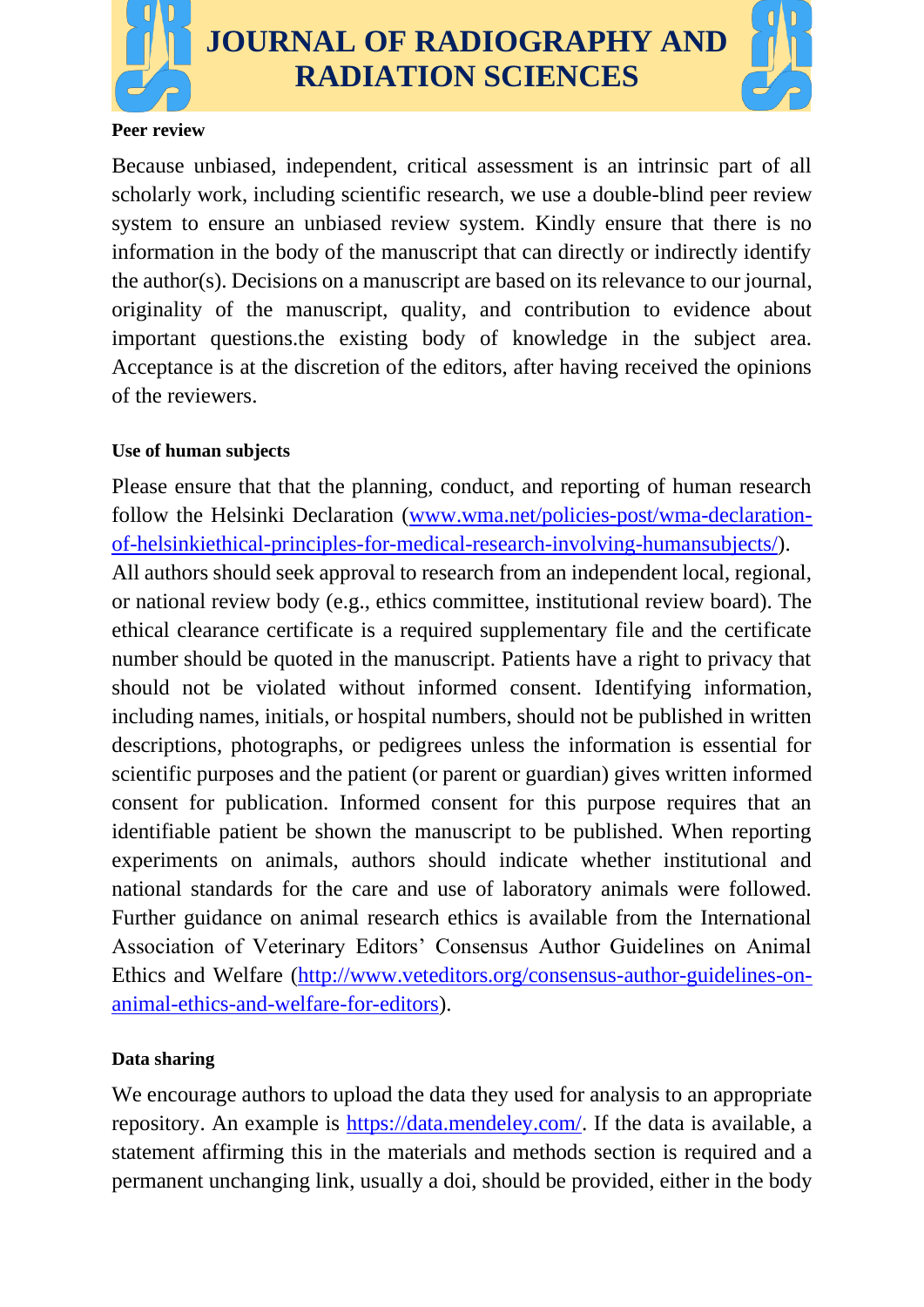

of the work or as part of the references. Data sharing statements in the cover letter must indicate the following: whether individual de-identified participant data (including data dictionaries) will be shared ("undecided" is not an acceptable answer); what data, in particular, will be shared; whether additional, related documents will be available (e.g., study protocol, statistical analysis plan, etc.); when the data will become available and for how long; by what access criteria data will be shared (including with whom, for what types of analyses, and by what mechanism).

### <span id="page-4-0"></span>**Article processing charge**

Though our publication is open access, we, however, charge an article processing fee of 10,000 naira (N10,000) or one hundred dollars (\$100 for foreign authors) to cover the cost of manuscript processing only. This fee is subject to review. **Please note that ability to pay the article processing charge does not guarantee acceptance of submitted papers**.

#### <span id="page-4-1"></span>**Declaration of funding sources**

The authors are required to state if their work was funded or not. In cases where the work was funded, the source of funding(s) should be listed with the corresponding grant number/code. The role that the sponsor(s) played in the study should equally be explicitly stated, and should this constitute a conflict of interest, it should be clearly stated.

#### <span id="page-4-2"></span>**Other considerations**

When submitting a work to the journal, we assume that:

- 1. The work described has not been published previously (except in the form of an abstract or as part of a published lecture or academic thesis or as an electronic preprint.
- 2. The work is original. We verify the originality of the work and validate references. Articles that show indications of having been published elsewhere or has unacknowledged sources will not be accepted for publication.
- 3. It is not under consideration for publication elsewhere
- 4. Its publication is approved by all authors and tacitly or explicitly by the responsible authorities where the work was carried out.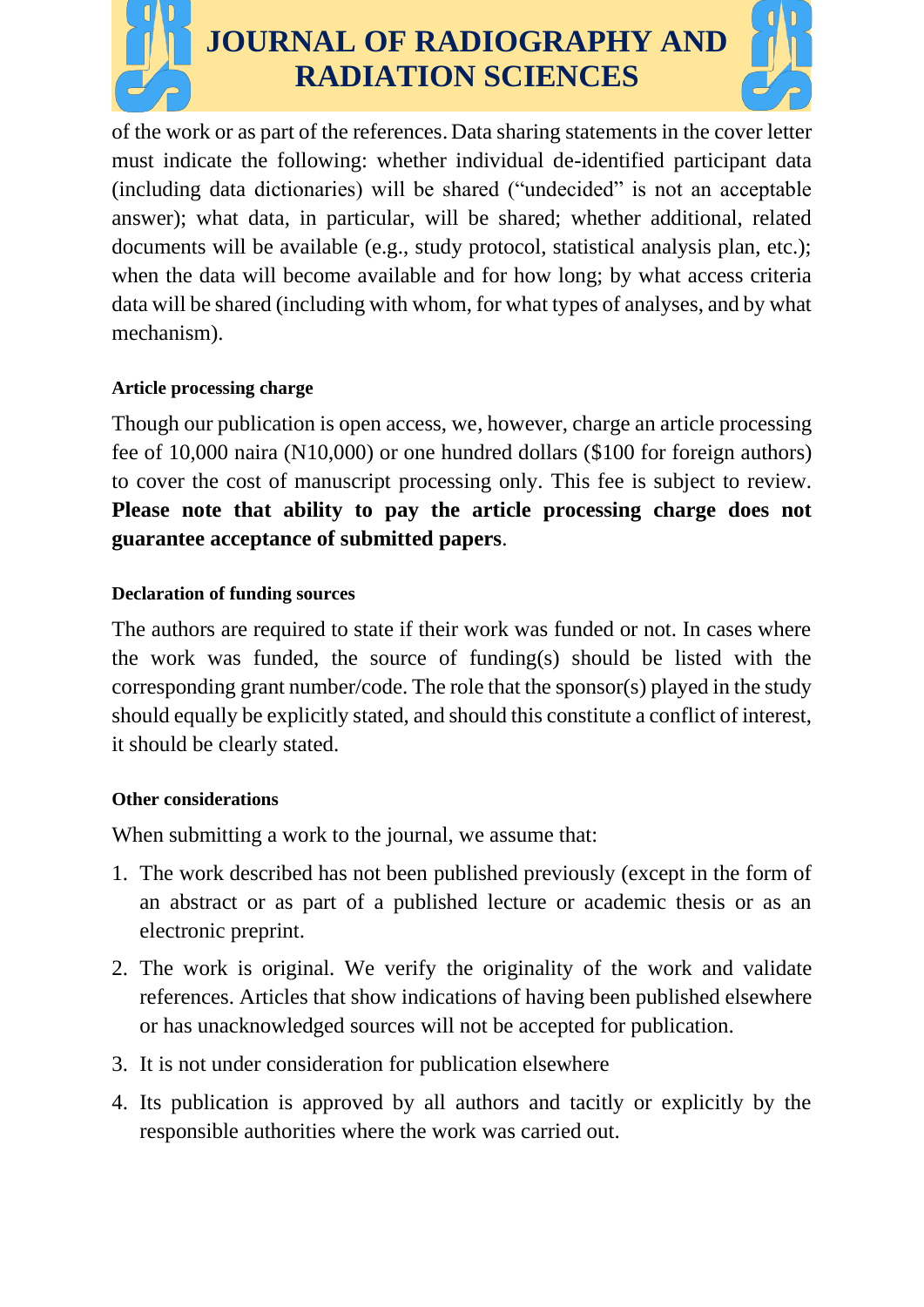

- 5. If accepted, it will not be published elsewhere in the same form, in English or any other language, including electronically without the written consent of the Journal of Radiography and Radiation Sciences.
- 6. There is no salami-slicing tactics or any other suspicious manipulation of data

### <span id="page-5-0"></span>**The manuscript**

The manuscript should be written preferably in British English. American format is acceptable, both methods of written English should not be combined Formatting for submitted manuscript include:

- 1. Times New Roman,
- 2. Font size 12,
- 3. 1.5 cm line spacing,
- 4. 1.5 cm on all four margins, and
- 5. A4 paper size.
- 6. Insert a continuous line numbering
- 7. The text, except the tables and figures. must be justified.

### <span id="page-5-1"></span>**Types of paper**

In keeping with the requirements of ICJME, the journal follows the IMRAD structure, which includes the Introduction, Methods, Results, and Discussion. Reporting guidelines have been developed for different study designs; examples include CONSORT [\(www.consort-statement.org\)](http://www.consort-statement.org/) for randomized trials, STROBE for observational studies (http://strobe-statement.org/), PRISMA for systematic reviews and meta-analyses [\(http://prisma-statement.org/\)](http://prisma-statement.org/), and STARD for studies of diagnostic accuracy [\(http://www.equator](http://www.equator-network.org/reporting-guidelines/stard/)[network.org/reporting-guidelines/stard/\)](http://www.equator-network.org/reporting-guidelines/stard/). It is advised that the authors follow these guidelines because they help to describe the study in enough detail for it to be evaluated by editors, reviewers, readers, and other researchers evaluating the medical literature. Authors of review manuscripts are encouraged to describe the methods used for locating, selecting, extracting, and synthesizing data; this is mandatory for systematic reviews. Good sources for reporting guidelines are the EQUATOR Network [\(www.equator-network.org/home/\)](http://www.equator-network.org/home/) and the NLM's Research Reporting Guidelines and Initiatives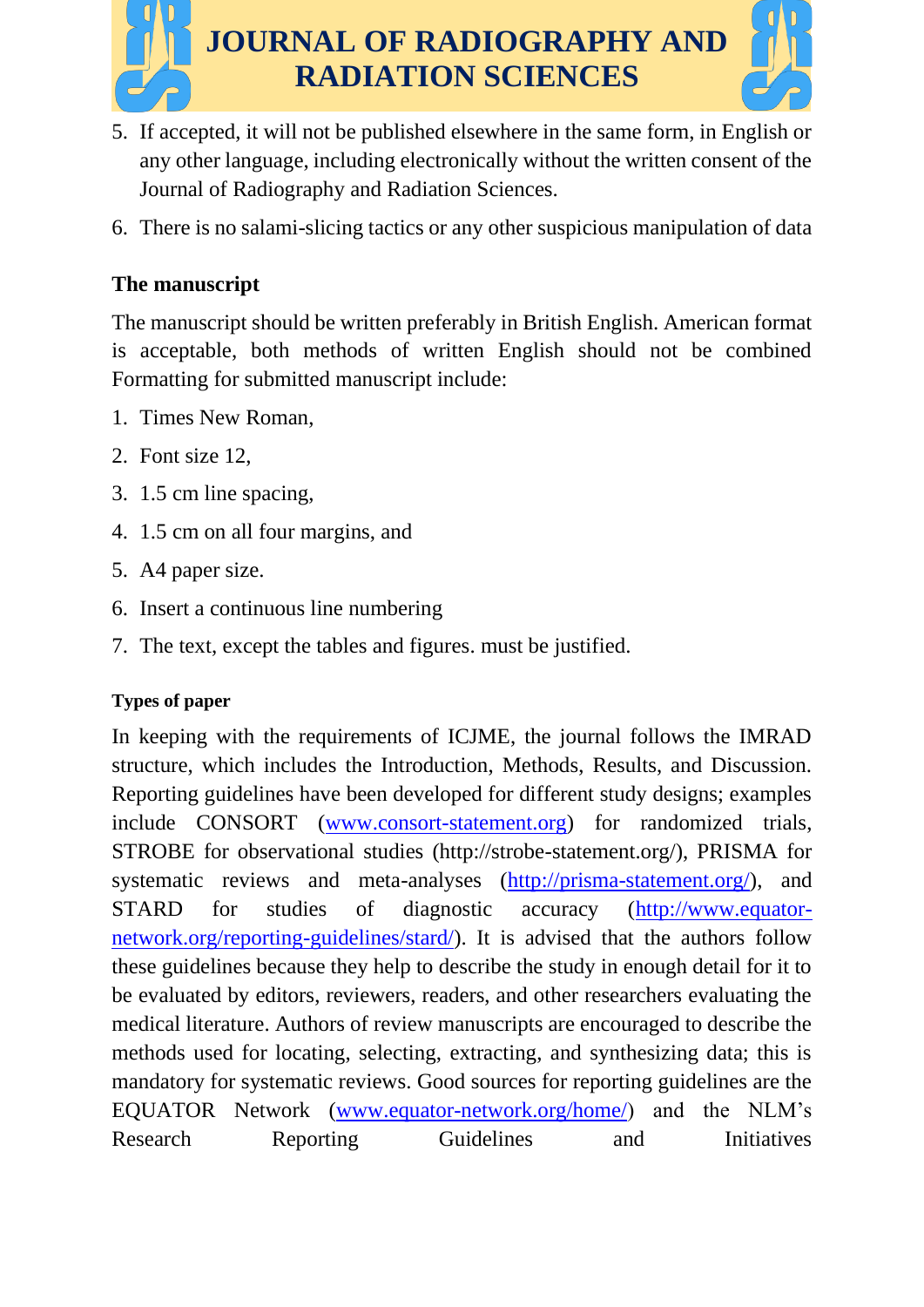

[\(www.nlm.nih.gov/services/research\\_report\\_guide.html\)](http://www.nlm.nih.gov/services/research_report_guide.html). Blinded manuscripts should take one of the following forms:

- 1. **Original full-length research article (3000 – 4000 words)**: It should be definitive and describe a reasonably complete investigation following empirical scientific pattern. It should have an Introduction, Methods, Results, Discussion, Acknowledgements, Conflict of interest, and References.
- 2. **Review articles (<3500 words)**: A review article is a scholarly discussion of the literature, bringing together ideas and observations into a coherent discussion of a topic. It is especially appropriate when a field of study has undergone changes that have not yet made their way into standard textbooks. It is not a case report, and it is not a scientific article in the sense of having materials methods and results. Because of the nature of a review article, the structured format of a scientific manuscript is not required. The text can be a continuous narrative as required by the author(s). The Abstract is limited to 250 words but is otherwise non-structured. All other requirements for a scientific manuscript apply. A "Critical Review" or "Meta-Analysis" is a scientific article that combines and analyzes the data from multiple published studies to improve the statistical power of results. The format is like that of a Scientific Article.
- 3. **Case studies (<850 words)**: These are reports on rare radiographic findings in the clinic. It can be pathologies that presented imaging challenges, rare presentations. These are often accompanied by high-quality images and demonstrate the clinical study. A clear explanation of how the images were obtained and how potential obstacles such a situation presented would be pivotal to the write-up. A typical case study report should have Abstract, Keywords, Introduction, Case report, Discussion, and Conclusion.
- 4. **Technical notes (<1500 words)**: These notes cover aspects of radiography practice that may be novel or modified methods that will be of relevance to clinicians.
- 5. **Letters to the editor (<500 words)**: These can be opinions on articles published, questions raised that an author may need to respond to

In preparing a manuscript for submission, the following are required:

#### <span id="page-6-0"></span>**Title page information**

The title page should be on a separate page and should contain the following: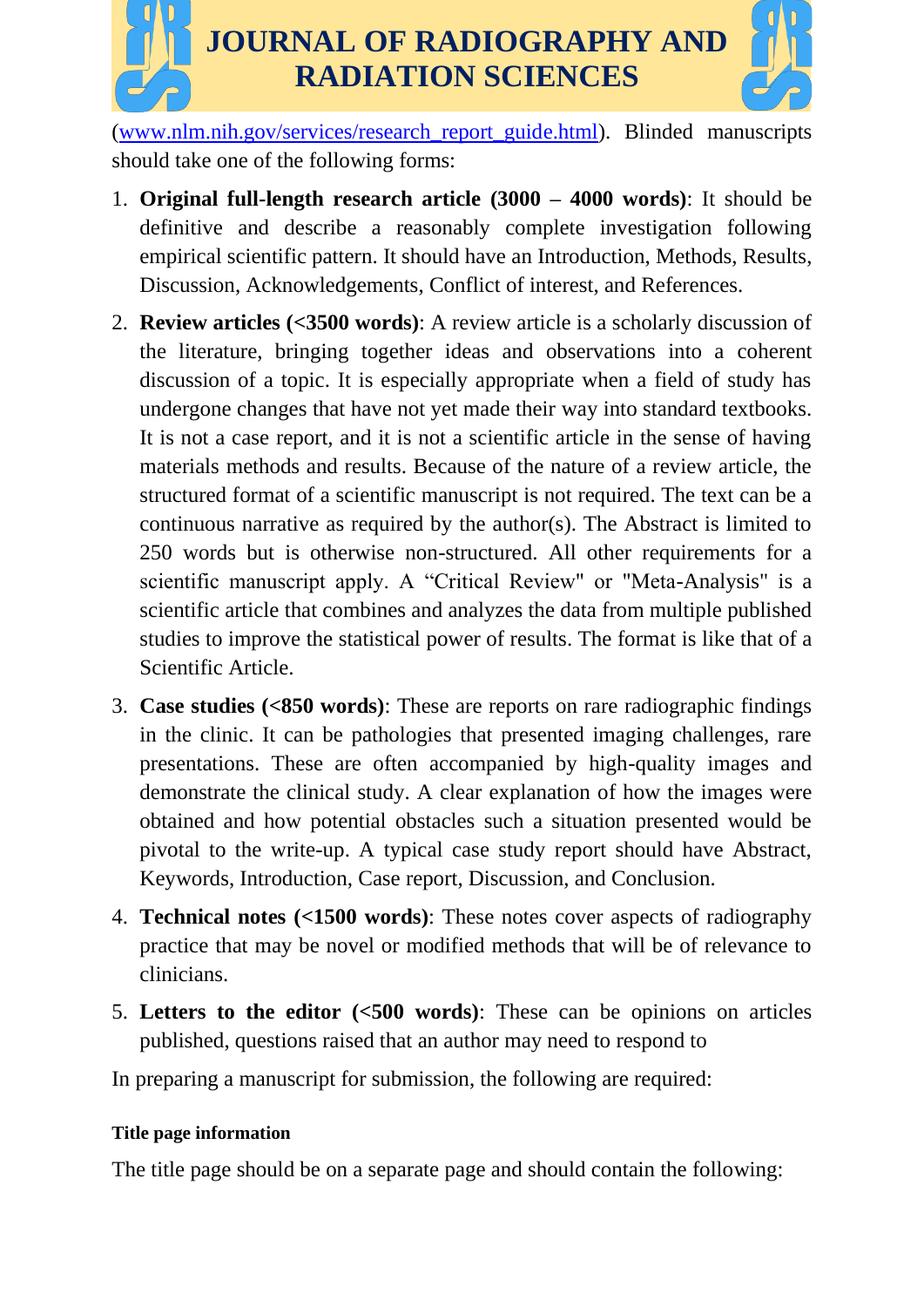

**Title**: This should be brief, concise, and informative. A title that will give the work the desired interest from prospective readers is advised. Also, note that the title is used in information retrieval systems. So, a well-structured title will make it easier for your work to be accessed. Since a double-blind peer review system is utilized, it is advised that authors structure the title in such a way as not to compromise the review system. Authors therefore should avoid the use of locality names, hospitals names, etc on their title page.

<span id="page-7-0"></span>**Author names and affiliations**: The surname comes first and separated by a comma, followed by the first name in full, and other names in abbreviation e.g. Ugwu, Charles O. C. This is followed by the author's highest academic qualification only. The affiliations of the authors should be presented below the names of authors, using numbered superscripts to match the author names to their affiliations e.g. <sup>1</sup>Ugwu, Charles O. C. Several authors with similar affiliations ordinarily share the same number superscript. The ORCID of the author, where available, should be listed

<span id="page-7-1"></span>**Corresponding author**: Details of the author that will handle correspondences should be provided: Full name, institutional affiliation with the address of the institution, email, and phone number.

### <span id="page-7-2"></span>**Cover letter**

The cover letter should contain the following information.

- 1. Statement from the authors authorizing the corresponding author to handle communication and review with the journal.
- 2. Sources of funding if any
- 3. Conflicts of interest where they exist.
- 4. Ethical approval and informed consent where required
- 5. Roles authors played in the manuscript
- 6. A disclaimer stating that the views expressed in the submitted article are the author's own and not an official position of the institution or funder.

It should be signed by the corresponding author.

#### <span id="page-7-3"></span>**Abstract and keywords**

The abstract should be of a structured type consisting of Background, Objective, Methods, Results, and Conclusion. Each should be a single paragraph. Do not include references and unnecessary abbreviations in the abstract. In total, the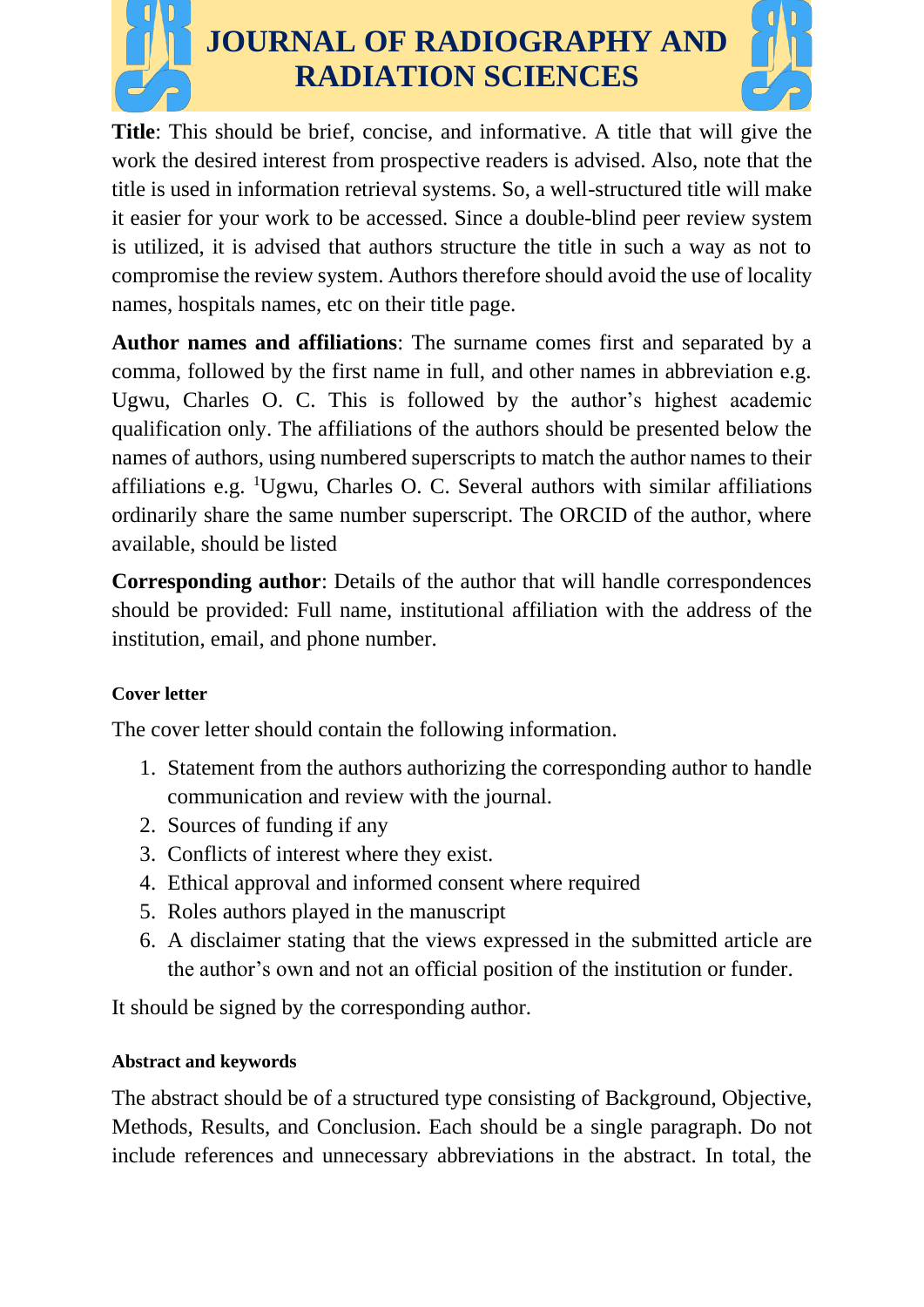

abstract should not be more than 300 words. Please ensure your abstract reflects the content of the article.

A maximum of five (5) keywords is required. For indexing purposes, ensure the keywords are in keeping with the title of the paper. Keep the keywords short and simple, and avoid the use of abbreviations, complex phrases, etc.

#### <span id="page-8-0"></span>**Blinded Manuscript**

The manuscript should contain only the title and the body of the work. The following manuscript formats are described below:

#### <span id="page-8-1"></span>**Structure of the article.**

The article should consist of the following subheadings

#### <span id="page-8-2"></span>**Introduction:**

Provide a context or background for the study (that is, the nature of the problem and its significance). State the specific purpose or research objective of, or hypothesis tested by, the study or observation. Cite only directly pertinent references, and do not include data or conclusions from the work being reported.

#### <span id="page-8-3"></span>**Methods**

The guiding principle should be clarity about how and why a study was done in a way. The Methods section should aim to be sufficiently detailed such that others with access to the data would be able to reproduce the results. In general, the section should include only information that was available at the time the plan or protocol for the study was being written; all information obtained during the study belongs in the Results section. If an organization was paid or otherwise contracted to help conduct the research (examples include data collection and management), then this should be detailed in the methods. The Methods section should include a statement indicating that the research was approved by an independent local, regional or national review body (e.g., ethics committee, institutional review board). If doubt exists whether the research was conducted following the Helsinki Declaration, the authors must explain the rationale for their approach and demonstrate that the local, regional or national review body explicitly approved the doubtful aspects of the study.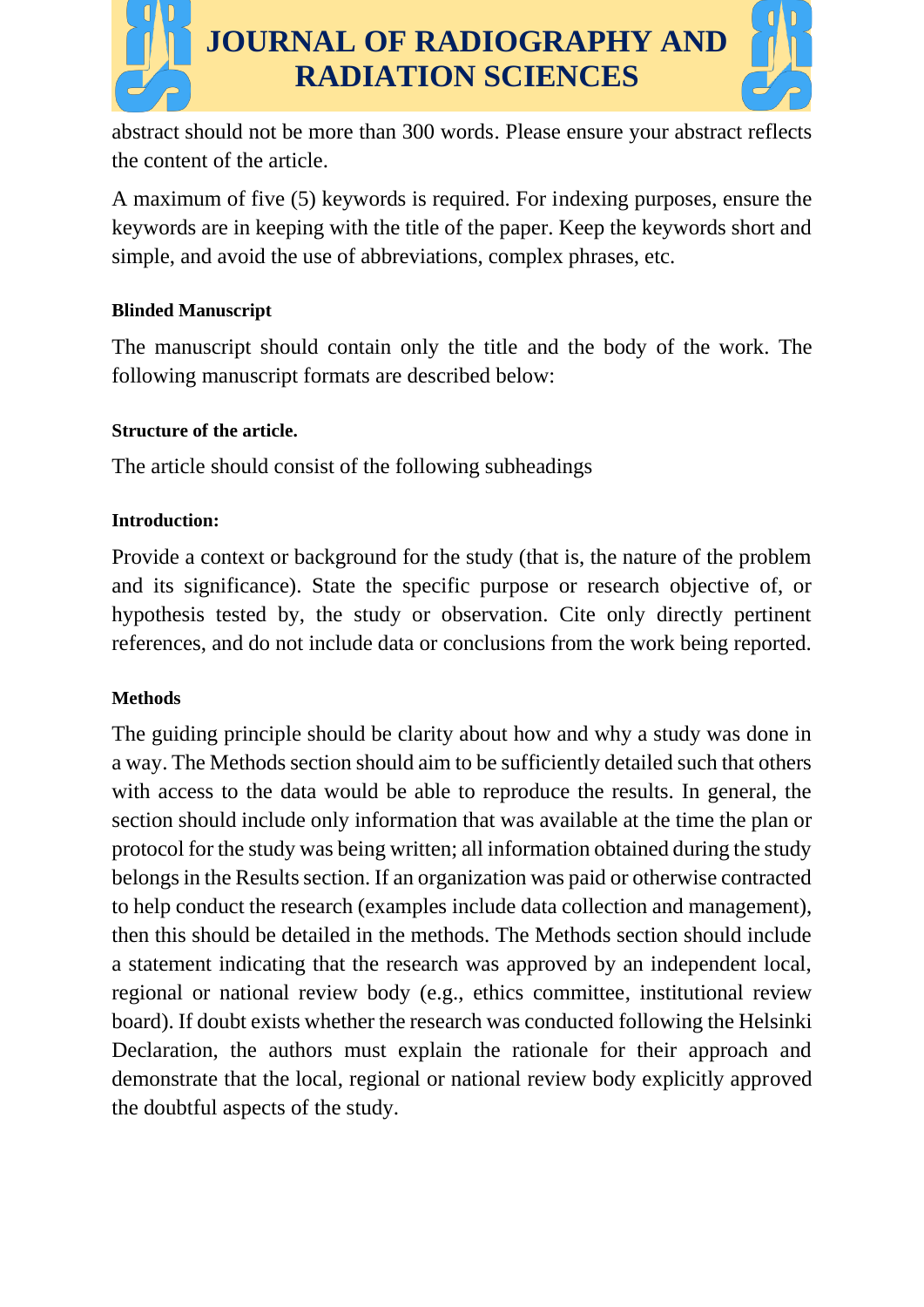

#### <span id="page-9-0"></span>Selection and Description of Participants

Clearly describe the selection of observational or experimental participants (healthy individuals or patients, including controls), including eligibility and exclusion criteria and a description of the source population. Because the relevance of such variables as age, sex, or ethnicity is not always known at the time of study design, researchers should aim for the inclusion of representative populations into all study types and at a minimum provide descriptive data for these and other relevant demographic variables. Ensure correct use of the terms sex (when reporting biological factors) and gender (identity, psychosocial or cultural factors), and, unless inappropriate, report the sex and/or gender of study participants, the sex of animals or cells, and describe the methods used to determine sex and gender. If the study was done involving an exclusive population, for example in only one sex, authors should justify why, except in obvious cases (e.g., prostate cancer). Authors should define how they determined race or ethnicity and justify their relevance. Authors should use neutral, precise, and respectful language to describe study participants and avoid the use of terminology that might stigmatize participants. For example, the term "participants" is better than "subjects"

#### <span id="page-9-1"></span>Technical Information

Specify the study's main and secondary objectives— usually identified as primary and secondary outcomes. Identify methods, equipment (give the manufacturer's name and address in parentheses), and procedures in sufficient detail to allow others to reproduce the results. Give references to established methods, including statistical methods (see below); provide references and brief descriptions for methods that have been published but are not well-known; describe new or substantially modified methods, give the reasons for using them, and evaluate their limitations. Identify precisely all drugs and chemicals used, including generic name(s), dose(s), and route(s) of administration. Identify appropriate scientific names and gene names.

### <span id="page-9-2"></span>**Statistics**

Describe statistical methods with enough detail to enable a knowledgeable reader with access to the original data to judge its appropriateness for the study and to verify the reported results. When possible, quantify findings and present them with appropriate indicators of measurement error or uncertainty (such as confidence intervals). Avoid relying solely on statistical hypothesis testing, such as *P* values, which fail to convey important information about effect size and precision of estimates. References for the design of the study and statistical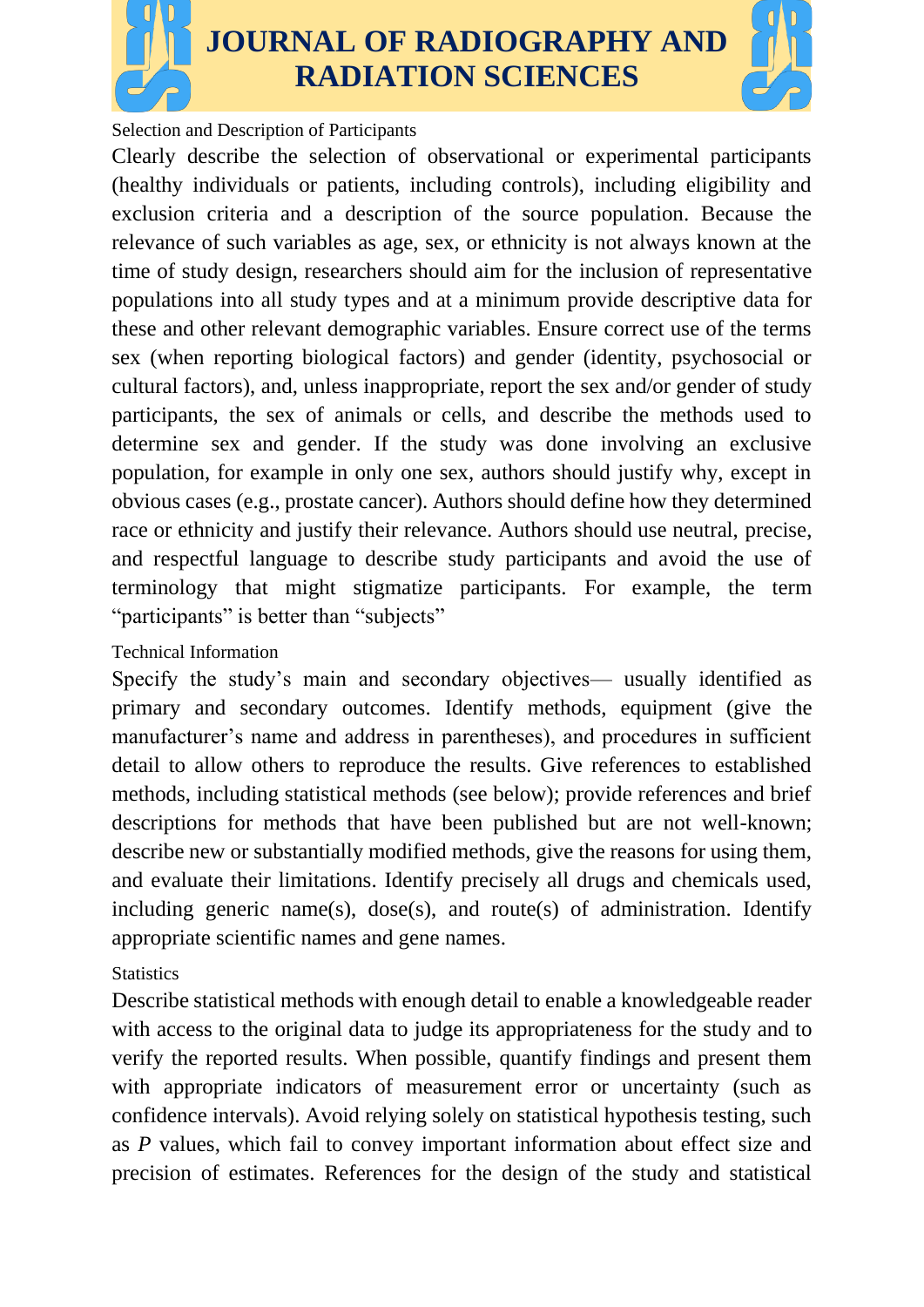

methods should be to standard works when possible (with pages stated). Define statistical terms, abbreviations, and most symbols. Specify the statistical software package(s) and versions used. Distinguish prespecified from exploratory analyses, including subgroup analyses.

### <span id="page-10-0"></span>**Results**

Present your results in logical sequence in the text, tables, and figures, giving the main or most important findings first. Do not repeat all the data in the tables or figures in the text; emphasize or summarize only the most important observations. Provide data on all primary and secondary outcomes identified in the Methods section. Extra or supplementary materials and technical details can be placed in an appendix where they will be accessible but will not interrupt the flow of the text, or they can be published solely in the electronic version of the journal. Give numeric results not only as percentage derivates but also as the absolute numbers from which the derivatives were calculated. An example is:  $(76.1\% \text{ n} = 40 \text{ or }$  $76.1\%$  (n= 40))

Restrict tables and figures to those needed to explain the argument of the paper and to assess supporting data. Use graphs as an alternative to tables with many entries; do not duplicate data in graphs and tables. Avoid nontechnical uses of technical terms in statistics, such as "random" (which implies a randomizing device), "normal," "significant," "correlations," and "sample." Separate reporting of data by demographic variables, such as age and sex, facilitate the pooling of data for subgroups across studies and should be routine unless there are compelling reasons not to stratify reporting, which should be explained.

#### <span id="page-10-1"></span>**Discussion**:

It is useful to begin the discussion by briefly summarizing the main findings and explore possible mechanisms or explanations for these findings. Emphasize the new and important aspects of your study and put your findings in the context of the totality of the relevant evidence. State the limitations of your study and explore the implications of your findings for future research and clinical practice or policy. Discuss the influence or association of variables, such as sex and/or gender, on your findings, where appropriate, and the limitations of the data. Do not repeat in detail data or other information given in other parts of the manuscript, such as in the Introduction or the Results section. Link the conclusions with the goals of the study but avoid unqualified statements and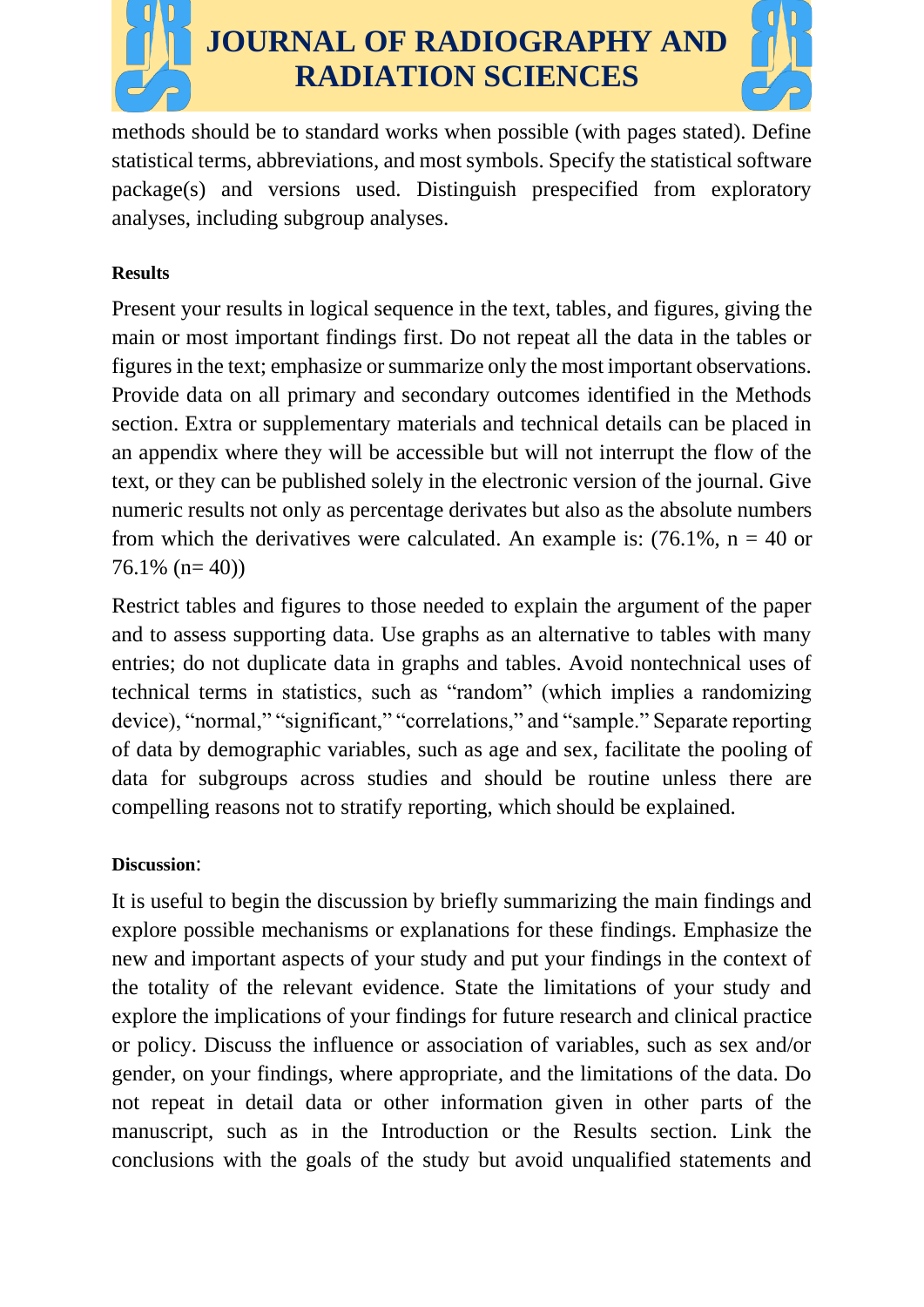

conclusions not adequately supported by the data. Distinguish between clinical and statistical significance and avoid making statements on economic benefits and costs unless the manuscript includes the appropriate economic data and analyses. Avoid claiming priority or alluding to work that has not been completed. State new hypotheses when warranted but label them clearly. The conclusion of the study shall come at the end but not as a subtopic.

**Acknowledgement(s):** It should be placed in a separate section at the end of the article but before the references. It should not be included in the title page, as a footnote to the title or otherwise. List those individuals who provided help during the research but did not meet up with the requirements for authorship (see the section on authorship)

#### <span id="page-11-0"></span>**References**

Authors should provide direct references to original research sources whenever possible. References should not be used by authors, editors, or peer reviewers to promote self-interests. Authors should avoid citing articles from predatory or pseudo-journals. Although references to review articles can be an efficient way to guide readers to a body of literature, review articles do not always reflect original work accurately. On the other hand, extensive lists of references to original work on a topic can use excessive space. Fewer references to key original papers often serve as well as more exhaustive lists, particularly since references can now be added to the electronic version of published papers, and since electronic literature searching allows readers to retrieve published literature efficiently. References to papers accepted but not yet published should be designated as "in press" or "forthcoming." Information from manuscripts submitted but not accepted should be cited in the text as "unpublished observations" with written permission from the source. Published articles should reference the unique, persistent identifiers of the datasets employed. Avoid citing a "personal communication" unless it provides essential information not available from a public source, in which case the name of the person and date of communication should be cited in parentheses in the text. For scientific articles, obtain written permission and confirmation of accuracy from the source of personal communication.

The journal uses the Vancouver style with a superscript in square brackets for inline citations. The references cited at the end of the journal should list all the authors. If there are more than six authors, the first six authors will be listed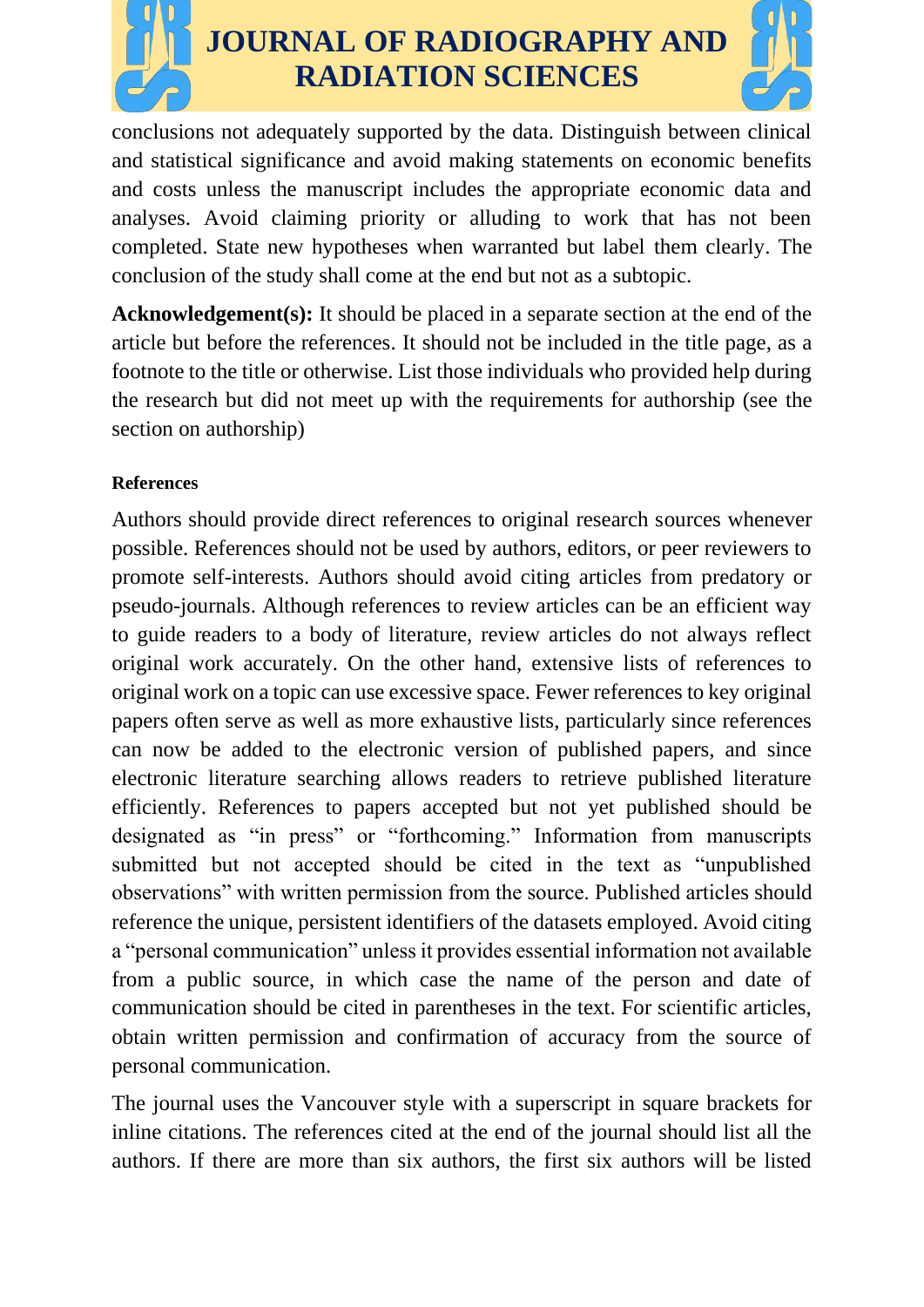

followed by et al. The journal name should be abbreviated and italicized, followed by the year, issue number, pages, and doi. Ensure that the doi of the journals cited are included in the references to help with crosslinking with Crossef and Pubmed and for confirmation of authenticity of the reference. Examples are shown below

Journal article

Onwuzu S., Eze CU., Ike A., Abonyi O., Asogwa K. Disinfection of Ultrasound Transducers Using Non-Sterile Tissue Paper in Some Low-Cost Private Ultrasound Centres in Nigeria – Implications for Nosocomial Infection Management. *J Radiogr Radiat Sci* 2018;**32**(1):1–7. Doi: 10.48153/jrrs/2020/twsr9397.

Website

Jones S., Quach C. Plain Film X-Ray -. *Teach Me Anatomy*. Available from: https://teachmeanatomy.info/the-basics/imaging/x-ray/.

Book section

Cullen JM., Stalker MJ. Liver and Biliary System. *Jubb, Kennedy and Palmer's Pathology of Domestic Animals: Sixth Edition*, vol. 2, Elsevier Inc.; 2016, p. 258- 352.e1.

This format can also be [downloaded](http://www.zotero.org/styles/vancouver-superscript-brackets-only-year) for authors using referencing software like Mendeley/Endnote/Zotero.

### <span id="page-12-0"></span>**Math formulae:**

Please insert equations using the Microsoft insert equation feature and ensure that the equation remains in an editable format. You can also use any other suitable program for this e.g. Microsoft Maths. It is preferable that the equations stand by itself, but should there be a need for them to appear inline, use the inline option for them, displaying divisions with a solidus (/) instead of a proper fraction. Lastly, number consecutively any equations that have to be displayed separately from the text (if referred to explicitly in the text).

### <span id="page-12-1"></span>**Figure captions:**

Each figure should be uploaded either in the .png, .jpeg, or .jpg format. The minimum resolution is 300 dpi for halftones (colour and grayscale images), 1000 dpi for bitmapped (black and white) images, and 600 dpi for a combination of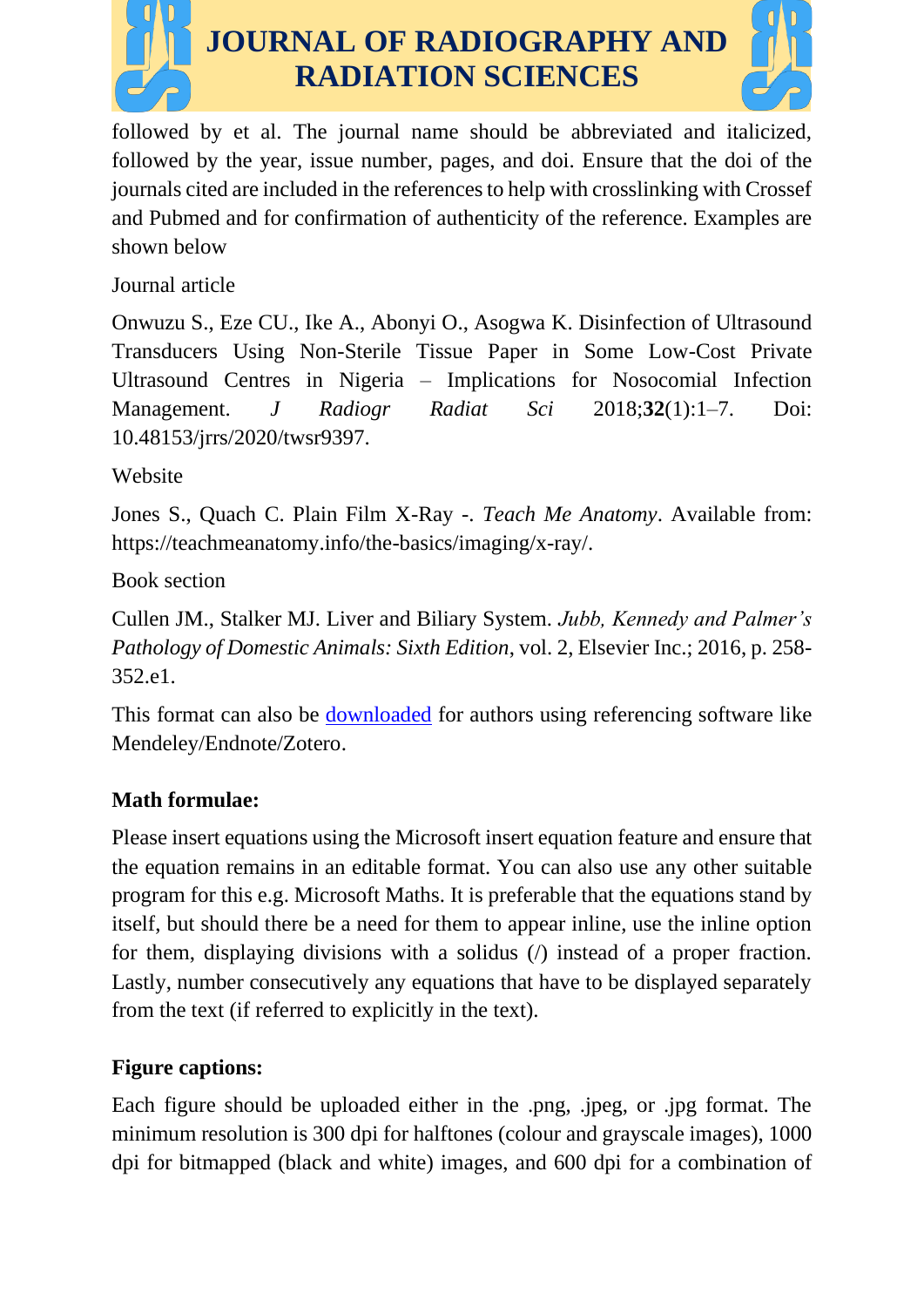

halftones/bitmapped images. Ensure that each illustration has a caption placed below the figure. The caption should comprise a brief title (not on the figure itself) and a description of the illustration. Keep text in the illustrations themselves to a minimum but explain all symbols and abbreviations used. Roman numerals should be used for figure numbers e.g. Figure I, Figure II... and so on. Figures should be numbered consecutively according to the order in which they have been cited in the text. If a figure has been published previously, acknowledge the source and submit written permission from the copyright holder to reproduce it. Permission is required irrespective of authorship or publisher except for documents in the public domain. Figures once published, become the property of JRRS

## <span id="page-13-0"></span>**Tables:**

Tables capture information concisely and display it efficiently; they also provide information at any desired level of detail and precision. Including data in tables rather than text frequently makes it possible to reduce the length of the text. Please submit tables as editable text and not as images. Each table should be uploaded as a separate document and titled accordingly. Give each column a short or an abbreviated heading. Place an explanatory matter in footnotes, not in the heading. Explain all nonstandard abbreviations in footnotes and use symbols  $(*, *, \dot{+}, \dot{})$  to explain them. Identify statistical measures of variations, such as standard deviation and standard error of the mean. If you use data from another published or unpublished source, obtain permission and acknowledge that source fully. Like the numbering for figures, use roman numerals for the tables, ensuring that they are consecutive following their referencing in the text. Strike a balance between a scanty table that can be merged with another, and a complicated one containing a lot of information that will be difficult for the readers to decipher. Please avoid using vertical rules and shading in table cells.

### <span id="page-13-1"></span>**Final checklist**

- 1. Conflict of interest form
- 2. Ethical clearance certificate/informed consent form (where applicable)
- 3. Title page
- 4. Cover letter
- 5. Blinded manuscript